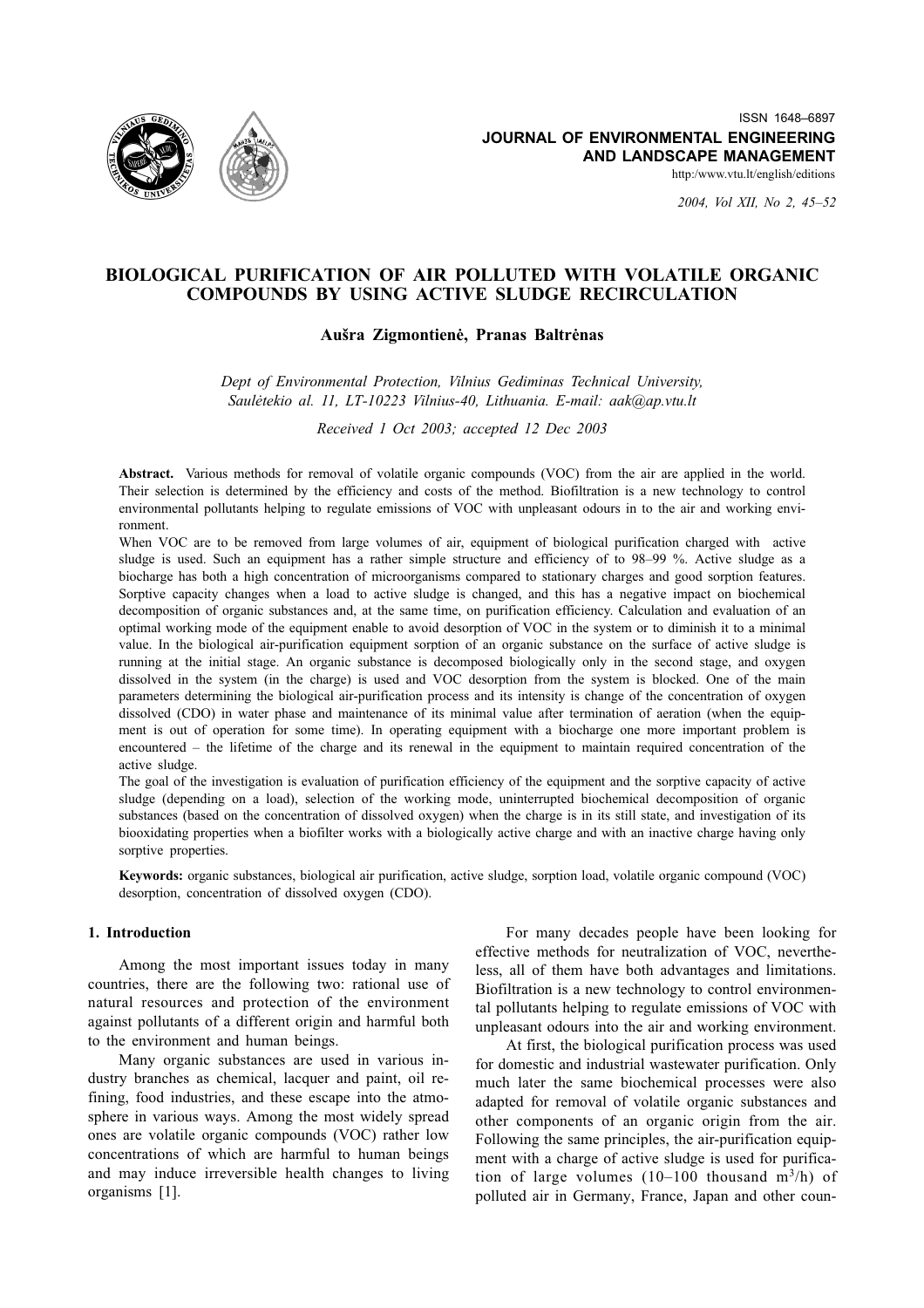tries. The equipment is rather simple in design and of a small size because 1 g of active sludge contains around  $1 \times 10^{12} - 10^{14}$  of microorganisms; considerably more than that in biological or soil filters. The equipment with active sludge is installed in enterprises (e g paper, wood processing, lacquer and paint industries) where high concentrations of air-polluting organic substances are present. The efficiency of such an equipment reaches up to 98-99 % [2].

Active sludge used as a biocharge in the equipment has good sorptive properties. The sorptive capacity changes when the load upon active sludge is changed and this has a negative impact on purification efficiency. Calculation and evaluation of an optimal working mode of the equipment enable to avoid desorption of VOCs in the system or to diminish it to a minimal value. In the biological air-purification equipment sorption of an organic substance at the surface of active sludge takes place at the initial stage. The organic substance is decomposed biologically only at the second stage, oxygen dissolved in the system is used and VOC desorption from the system is blocked. There are no practical investigations as for changes of the concentration of dissolved oxygen in the charge when the equipment is out of operation due to technical faults or absence of a permanent pollution supply and aeration, i e oxygen supply to the system is terminated. Such investigations are important in order to evaluate how long active sludge preserves its oxidation properties which determine the equipment efficiency, and how biooxidation rate changes in the system based on the concentration of dissolved oxygen (CDO) when the biofilter works with its full capacity. Active sludge has good sorptive properties, therefore, it is rather complicated to evaluate, whether the system is still active or it works only as a natural sorbent of VOC and biochemical processes are already terminated. Therefore, at the next investigation stage, taking active sludge and that with lost oxidation properties, it was determined how these two systems under investigation work in the presence of organic substances differing by their volatility and dissolubility in the water phase [3].

So, evaluation of the purification efficiency of the equipment and the sorptive capacity of active sludge (depending on a load), selection of working mode (based on CDO), biochemical decomposition of organic substances when the charge is in its still state (aeration is terminated) and investigation of its biooxidation properties when a filter operates with a biologically active charge and with that having only sorptive properties (inactive charge)  $-$  all that was the main investigation goal.

# 2. Main principles of the biological air-purification method

In order to have biological degradation of organic substances released into the environment from natural and industrial processes, the main factor is presence of bacteria, veast and fungi. Biological decomposition of organic compounds under the impact of microorganisms

is possible when these compounds serve as a source of energy and carbon for the latter. In the process of decomposition new microorganisms are growing, and these compounds, under the influence of oxygen, are oxidized to carbon dioxide and water [4].

The biological purification process takes place at several stages:

- 1. Organic substances carried by air are dissolved in the water phase.
- 2. The microorganisms present in the filtering substrate absorbing the organic compounds.
- 3. In the water phase the microorganisms easily decompose substances absorbed, and the biomass is growing.

The final product of biological degradation: microorganisms transform synthetic chemical substances to harmless minerals and cell mass. Such a capability of microorganisms to decompose organic substances makes them very handy in air purification [5].

The same processes are in progress when removing organic pollutants from the air by using active sludge as well. This is determined by the bacteriological composition of active sludge.

Active sludge is a mixture of microbial strains (bacteria) used for biological purification of wastewater and air polluted with VOC. Active sludge, at the presence of enzymes, use pollutants (the substrate) as food and oxidizes them to carbon dioxide  $(CO_2)$ , water  $(H_2O)$ , nitrites, nitrates, phosphates, etc. The process of biological decomposition is oxidation of organic substances, and it may be expressed as:

# organic pollutant + O<sub>2</sub>  $\rightarrow$  CO<sub>2</sub> + H<sub>2</sub>O +<br>energy + biomass

The main role in the process of pollutant decomposition is taken by bacteria, and it is determined by different microbiologists that 1g of dry substance of active sludge (DSAS) contains from  $10^8$  to  $10^{14}$  cells. Various kinds of bacteria grow during this purification process – Pseudomonas, Bacillus, Bacterium, Mycobacterium, Pseudobacterium, etc. Percentage of bacteria may vary depending on the load to active sludge (amount of pollutants per 1g of DSAS per day), ambient temperature, pH [6].

The growth rate of microorganisms present in active sludge depends, at first, on the amount of organic substances (pollutants). When pollutants are supplied periodically, microorganisms grow at the beginning because of food surplus. Microorganisms decompose pollutants and the concentration of the latter gradually goes down. The processes of pollutant oxidation in the cells of microorganisms are governed by constitutive (the main) and adaptive enzymes. Activity of fermentation depends on temperature, environmental pH, the value of oxidation-reduction potential, the concentration of the substrate and enzymes, the concentration of substances retarding biochemical processes [7, 8].

As it may be seen from the Table, microorganisms decompose most of organic compounds. Nevertheless,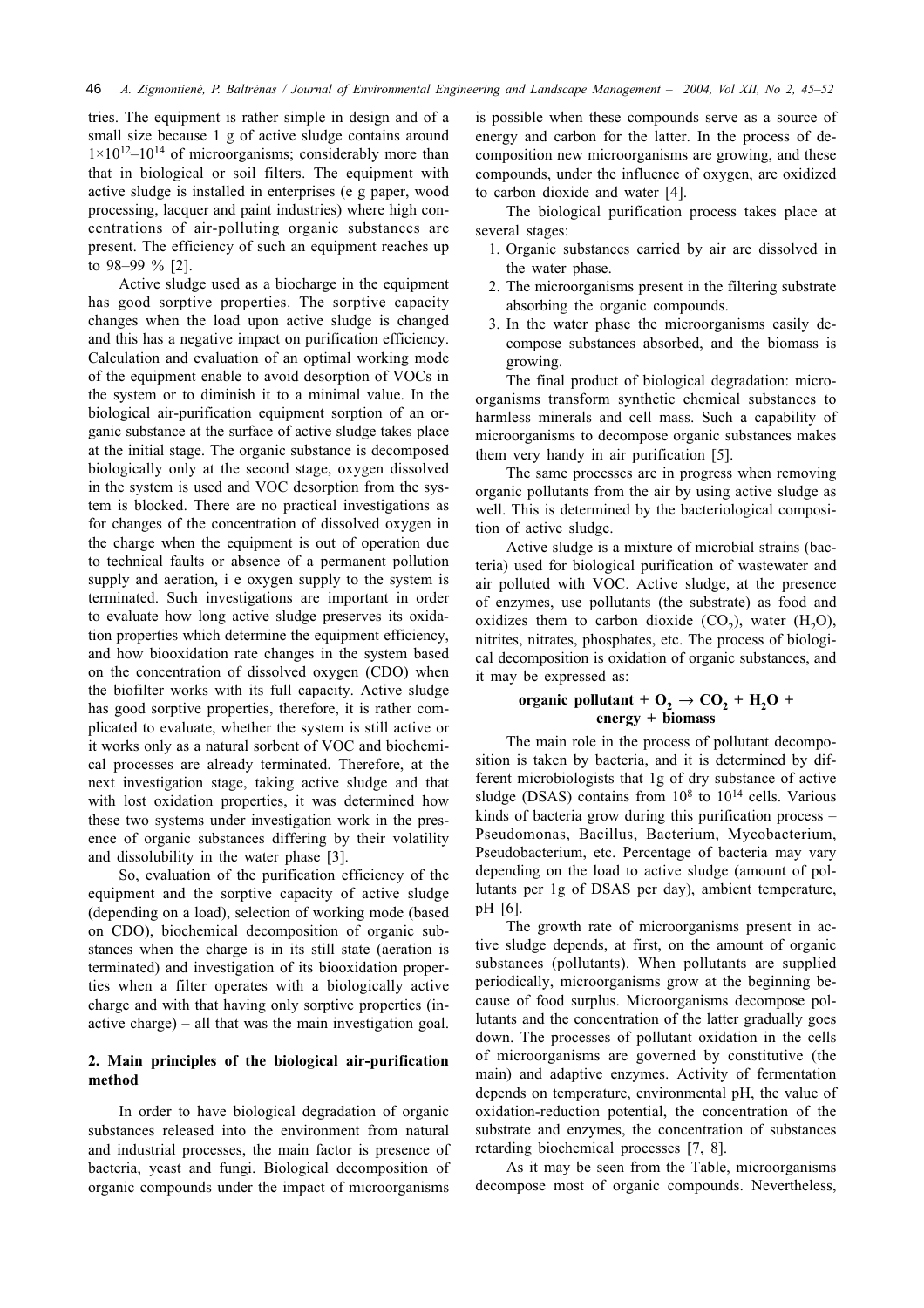| Microorganisms  | Destruction                                                                         |
|-----------------|-------------------------------------------------------------------------------------|
| Pseudomonas     | Decomposes hydrocarbons having<br>more than one carbon atom                         |
| Flavobacterium  | Decomposes ethane, propane and<br>other hydrocarbons having up to 8<br>carbon atoms |
| Achromobacter   | Nitrogen-binding bacteria                                                           |
| Sphareotilus    | Decomposes organic acids                                                            |
| Coli-aerogenes  | Decomposes organic acids                                                            |
| Alcaligenes     | Oxidizes hydrogen as energy source                                                  |
| <b>Bacillus</b> | Decomposes fatty-acids                                                              |
| Comamonas       | Decomposes carbon monoxide                                                          |

Bacteriological composition of active sludge

the bacteriological composition of active sludge depends on the pH-value of the substrate. When the pH-value is low, yeast growth is more intensive. Whereas bacteria grow well when pH is 6-8. Such a composition of active sludge is also determined by oxygen present in the substrate.

#### 3. Investigation methods

After completion of analysis of scientific literature and laboratory research work with experimental equipment for biological air purification, it has turned out that such an air-purification equipment with active sludge as the charge is suited best for air with a low concentration of VOC – up to 50 mg/m<sup>3</sup>. It was observed that two important factors had an impact on the equipment productivity: continuous supply of squashy and thick active sludge (its constant circulation) and selection of an optimal duration of liquid/gas contact. An important parameter determining the oxidation capacity of active sludge is the concentration of oxygen dissolved in water phase, defining the lifetime of the equipment and biooxidation rate in the system.

Taking into account all these parameters, the biological air-purification equipment with recirculation of active sludge was developed and manufactured. Its principled structure is depicted in Fig 1.

The height of the equipment is 2,2 m. The equipment consists of a vertical Venturi tube with a confusor, the nick of the tube, a diffuser, a tank for liquid connected to the diffuser, a flat separator of drops and a protective net fastened in the upper part of the tank above the diffuser. Active sludge is supplied by means of a pump into the Venturi tube and contacts with the polluted air [9]. A blower is connected to the air-inlet nipple. The flow of air supplied is controlled by a damper. The design capacity of the equipment is  $1000 \text{ m}^3/\text{h}$ .

To maintain the pH-value required  $(6,8-7)$ , the buffer solution of NaOH or phosphoric acid  $(H_2PO_A)$  is added to the charge. pH of the charge is measured by means of the 'pH 538' meter.

The experiments were carried out in laboratory conditions. The air flow at the inlet and outlet nipples was



**Fig 1.** Principled structure of the equipment:  $1 -$  Venturi tube with confusor,  $2$  – nick of the tube,  $3$  – diffuser,  $4$  – tank for liquid,  $5$  – flat separator of drops,  $6$  – protective net, 7 – air-inlet nipple, 8 – air-outlet nipple

measured by means of the flowmeter TESTO-452 (Germany). During the experiment the concentration of oxygen dissolved (CDO) in active sludge was measured in mg  $O<sub>2</sub>/l$ . The device HI 9143 (Germany) intended for CDO measurement in pure water and wastewater was used. Measurement range in mg  $O_2/l$ : 0-19,99, tolerance:  $\pm$  1,5 %. In order to determine purification efficiency, air samples were taken before and after purification. Air samples were analysed by means of the gas chromatograph "Cvet 560M".

#### 4. Investigation results

At the first stage of the investigation, a study was made on dependence of the efficiency of the biological air-purification equipment on different organic substances, such as acetone, toluene, xylene and their concentrations (Figs 2, 3). As it is known, the rate of fermentation reaction and degree of decomposition of organic substances are influenced by the concentration and composition of these organic substances, concentration of the substrate, temperature and other factors.

It was determined that purification efficiency of the equipment only in a small part (up to 500 mg/m<sup>3</sup>) depends on initial concentrations of organic substances. Nevertheless, at their small amounts the purification equipment works not with full capacity and microorganisms present in the substrate start to dwindle because of the lack of food source required. When the concentration is increased – over 800 mg/m<sup>3</sup> and more, the efficiency of the equipment drops down: to 65 % for acetone, to 42 % for xylene, to 30 % for toluene. The amount of active sludge present in the biological airpurification equipment is insufficient to oxidize such concentrations of organic substances. Of course, these results were influenced by the concentration of the active sludge in the equipment as well. At 4 g/l concentration of active sludge and high concentrations of organic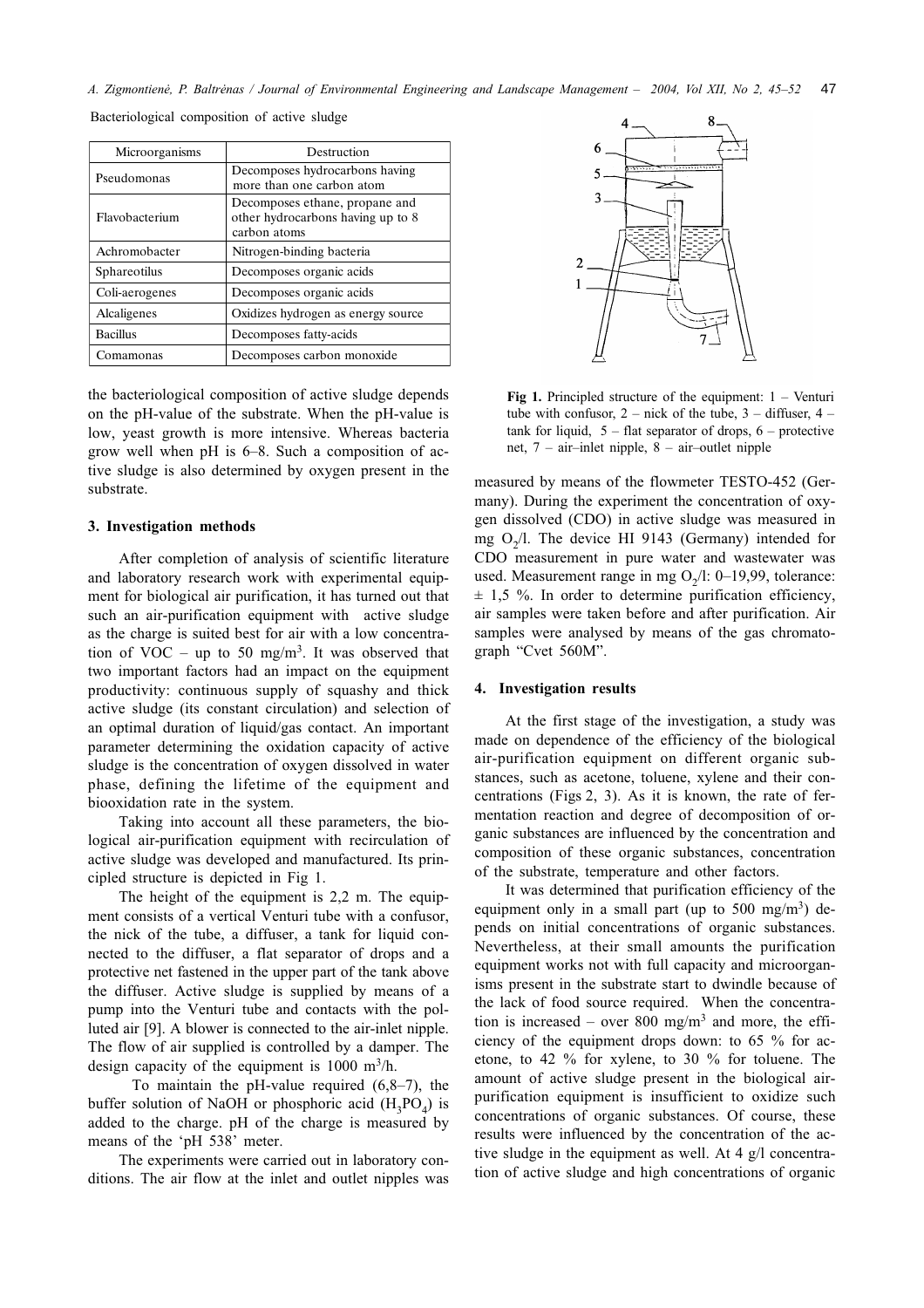

Fig 2. Equipment efficiency versus the concentration of organic substances ( $c_{\text{active sludge}} = 6.8$  g/l, amount of purified  $air = 300 \text{ m}^3/h$ 



Fig 3. Sorption load of active sludge and the biooxidation rate of VOC versus air flow supplied and pollutant concentration in the equipment,  $(c_{\text{active sludge}} = 6.8 \text{ g/l}, v_{\text{charge}} = 0.8 \text{ m}^3)$ 

substances, the effect of their toxicity is displayed. The microorganisms are poisoned with organic substances, their concentration goes down and after some period the biodestruction process is fully interrupted. Due to the fact that active sludge is a good sorbent of organic substances, they are sorbed in the water phase. When the equipment operates further, a reverse process shows up: desorption of organic substances from the water phase.

In order to analyse the results obtained and evaluate the efficiency of the equipment, calculation was performed of the sorption load to active sludge (biooxidation rate) – the amount of pollutants per mass unit of active sludge per time unit:

$$
A = \frac{Q_p C \eta}{a_a V}
$$
, g of pollutant /(g of DSAS·h),

where: 
$$
Q_p
$$
 – amount of purified air, m<sup>3</sup>/h;  
\nC – pollutant concentration, g/m<sup>3</sup>;  
\nh – pollutant absorption coefficient;  
\na<sub>a</sub> – DSAS concentration in the equipment, g/l;  
\nV – working volume of the equipment, l.

When purifying air in heavily loaded equipment, i e when 1 g of active sludge handles 500-1000 mg of an organic substance, efficiency decreases. This may be explained by the fact that completeness of the growth phase of microorganisms and the state of sludge flakes depend on the load to active sludge. At high loads (9850– 5000 mg of pollutant / (g of DSAS·h)) fine-dyspersated, slowly precipitating particles with filiform bacteria and protozoa are generated, and this has a negative impact on purification efficiency. When the equipment has a medium load (1000–100 mg of pollutant/ $(g$  of DSAS·h)), the sludge is well precipitating, the flakes have a large surface area and sorb well organic substances.

Theoretical calculations carried out confirm the results of experimental investigation that the efficiency of the equipment is influenced by air flow supplied, the amount of an organic substance and concentration of active sludge in the equipment at the same time.

During experiments the concentration of oxygen dissolved in active sludge was monitored as well. At the beginning of operation of the equipment the CDO value in the equipment is always maintained at a level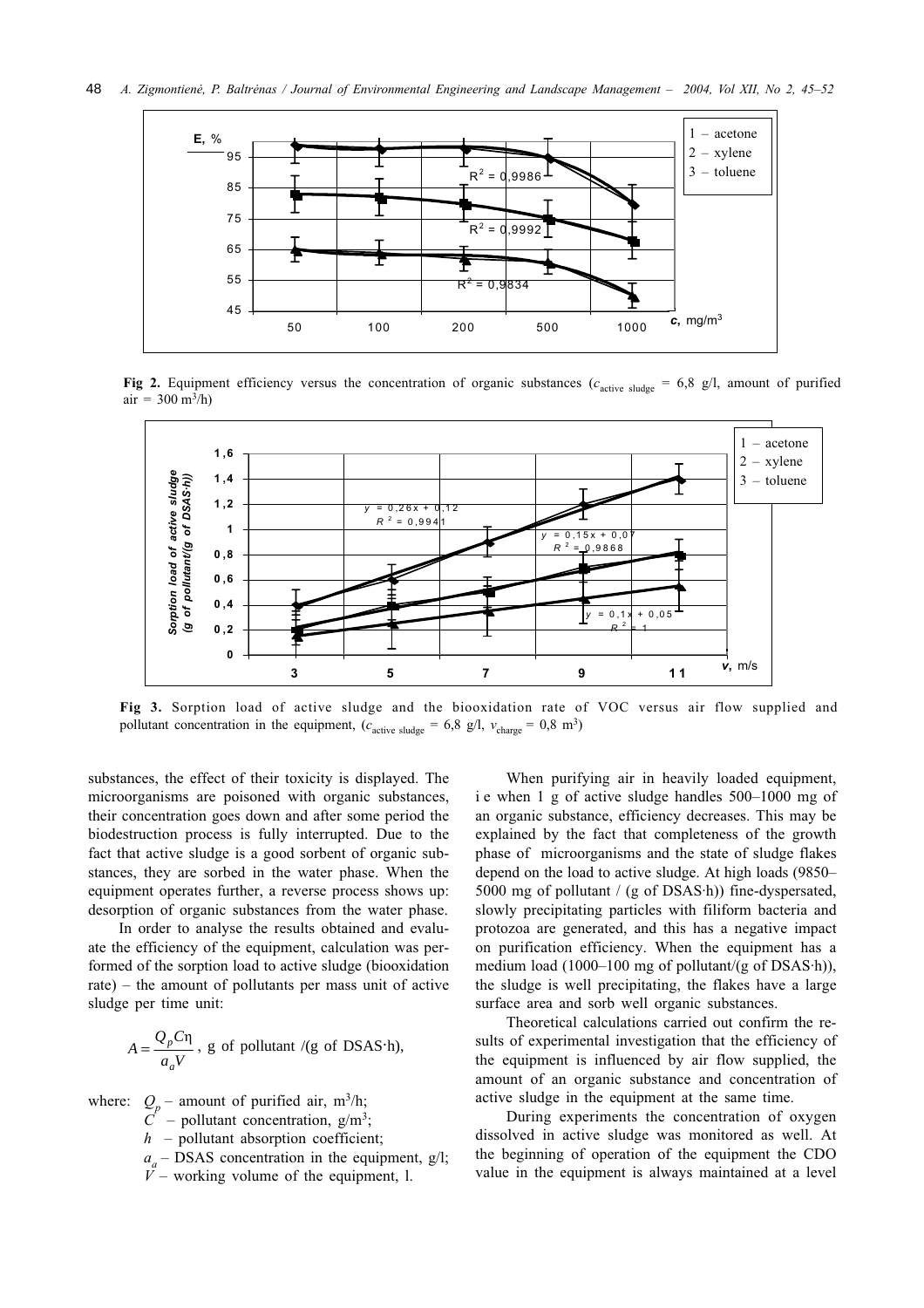of 9–12 mg  $O_2/l$ . This is a sufficient amount for biochemical processes to run. When aeration is terminated, i e the equipment is stopped, a rather rapid decrease of the CDO value is observed in the system. The recorded measurement data are presented in Fig 4.

When the measurements were made and the equipment stopped, it was observed that in the period of 1 h the CDO value did not decrease up to a critical value when biooxidation processes running in the system became interrupted. Nevertheless, these measurements have shown that, in order to maintain an active state of the charge in the equipment, a constant oxygen flow to the system is required maintaining the CDO value not less than 2 mg  $O_2/l$ .

As it was mentioned earlier, active sludge is a good sorbent consisting of flakes with a large surface area and capable of sorbing large amounts of pollutants. Nevertheless, the main reason to use active sludge in biopurification processes is its capability to decompose volatile organic compounds to harmless dissociation products.

In order to substantiate the biochemical pollutant-

decomposition process taking place in the equipment, a parallel investigation of active sludge with lost biooxidation properties but still showing its sorptive properties in the experiment was carried out to prove sorption and biodestruction processes.

The investigation has shown that the biological airpurification equipment with a charge of active sludge retains its initial efficiency after 9 days of operation. And, on the contrary, when the equipment is charged with "dead" sludge, pollutants are sorbed, nevertheless, their desorption starts after a while, and organic substances are "released" from the sludge and the water phase. The rate of this desorption process depends on substance volatility and dissolubility in water as well.

Three different organic substances having different dissolubility and volatility were chosen for experiments. Acetone is the most volatile substance among those used for experiments. Therefore, its desorption rate is the highest.  $\Delta c$  – amount of an organic substance (in mg/m<sup>3</sup> or %) which is not decomposed by the microorganisms of active sludge during the desorption process and "escapes" back into the air. As it may be seen from Figs 5, 6 and



Fig 4. Rate of biooxidation of organic substances (based on CDO) in active sludge when the equipment is in operation and when aeration is terminated,  $(c_{\text{active sludge}} = 6.8 \text{ g/l})$ , amount of purified air = 300 m<sup>3</sup>/h)



Fig 5. Time function of biooxidation and sorptive properties of active sludge and that of desorption rate versus charge state  $(c_{\text{acetone}} = 200 \text{ mg/m}^3; c_{\text{active sludge}} = 9 \text{ g/l, amount of purified air} = 300 \text{ m}^3/\text{h})$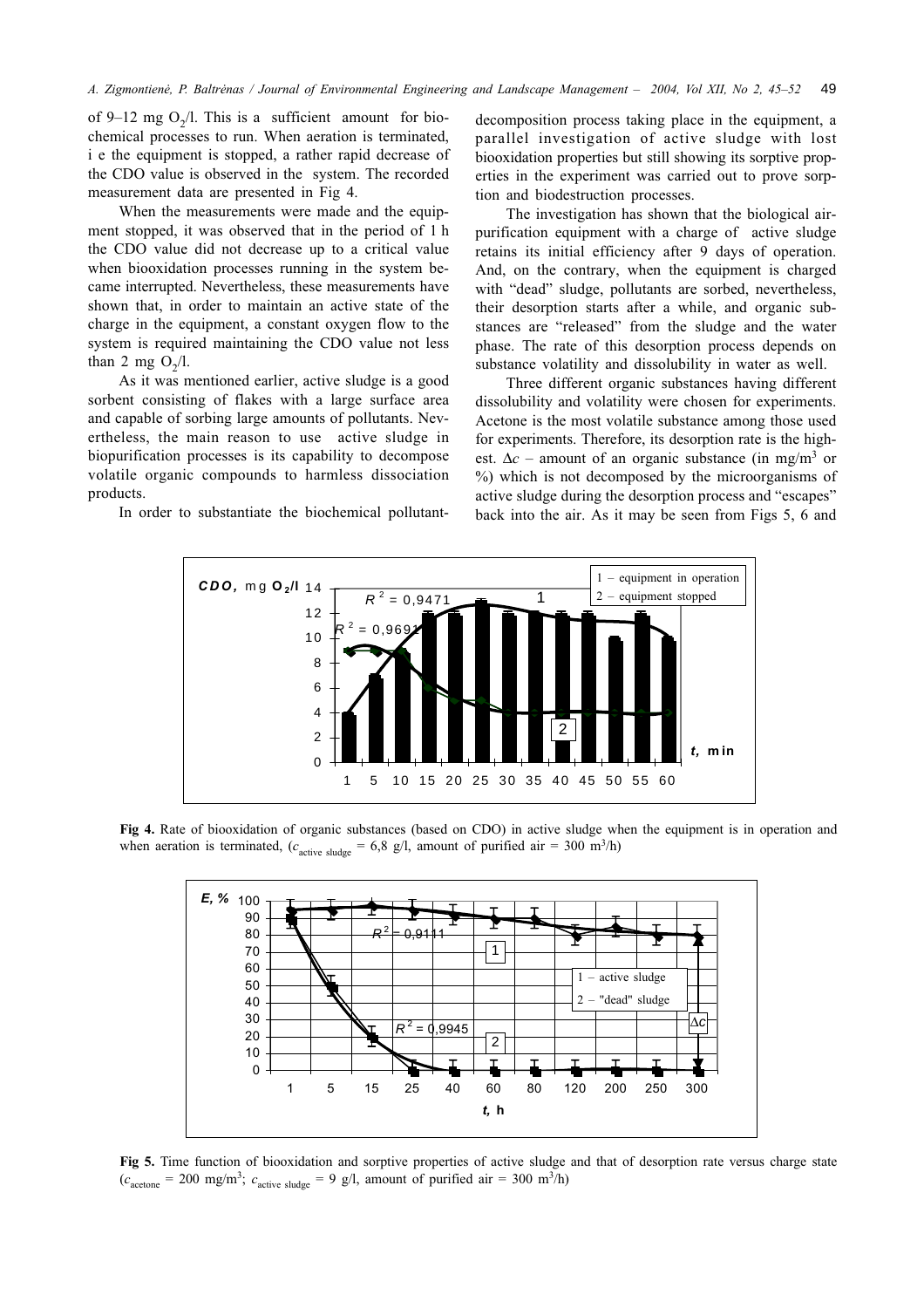

Fig 6. Time function of biooxidation and sorptive properties of active sludge and that of desorption rate versus charge state  $(c_{\text{xylene}} = 100 \text{ mg/m}^3$ ;  $c_{\text{active sludge}} = 9 \text{ g/l}$ , amount of purified air = 300 m<sup>3</sup>/h)



Fig 7. Time function of biooxidation and sorptive properties of active sludge and that of desorption rate versus charge state  $(c<sub>toluene</sub> = 100 mg/m<sup>3</sup>; c<sub>active slude</sub> = 9 g/l, amount of purified air = 300 m<sup>3</sup>/h)$ 

7, the concentrations of substances investigated go down to minimal values after the same period of time  $-50$ 60 hours. Nevertheless, at the initial moment the amounts released from an inactive charge during the desorption process are different: the amount of acetone diminished by 50 % after 5 hours, the amount of toluene and xylene diminished by 50 % after 15 hours.

Calculation and evaluation of an optimal working mode of the equipment enable to avoid desorption of VOC in the system or diminish it to a minimal value. The experiments carried out enable to evaluate how long active sludge retains its oxidation properties (based on CDO) when a biofilter works with full capacity.

The experiment results obtained clearly prove the process of biological air purification in the equipment and its efficiency. When the biodestruction process is in progress, the number of microorganisms in active sludge also increasesl. This has a negative impact on the efficiency of the equipment. In order to remove this effect, it is needed to dilute the active sludge with water after some period of operation and to maintain its optimal concentration in the equipment. Active sludge used as a biocharge in the equipment has good sorptive properties.

#### 5. Conclusions

1. The experiments performed show that the highest purification efficiency of the equipment  $-95\%$  for acetone, 75 % for xylene, 60 % for toluene, is reached when the ratio of the air amount supplied to the equipment and the charge amount during recirculation is the highest.

2. Active sludge used as a biocharge in the equipment has good sorptive properties. Sorptive capacity changes when a load to active sludge is changed. At high loads (9850–5000 mg of pollutant / (g of DSAS $\cdot$ h)) fine-dyspersated, slowly precipitating particles with filiform bacteria and protozoa are generated, and this has a negative impact on purification efficiency. When the equipment has a medium load  $(1000-100 \text{ mg of pollut-}$ ant  $/$  (g of DSAS $\cdot$ h)), the sludge is well precipitating, the flakes have a large surface area and sorb well organic substances. Calculation and evaluation of an optimal working mode of an equipment enable to avoid the desorption of VOC in the system or diminish it to a minimal value.

3. Measurements of the concentration of dissolved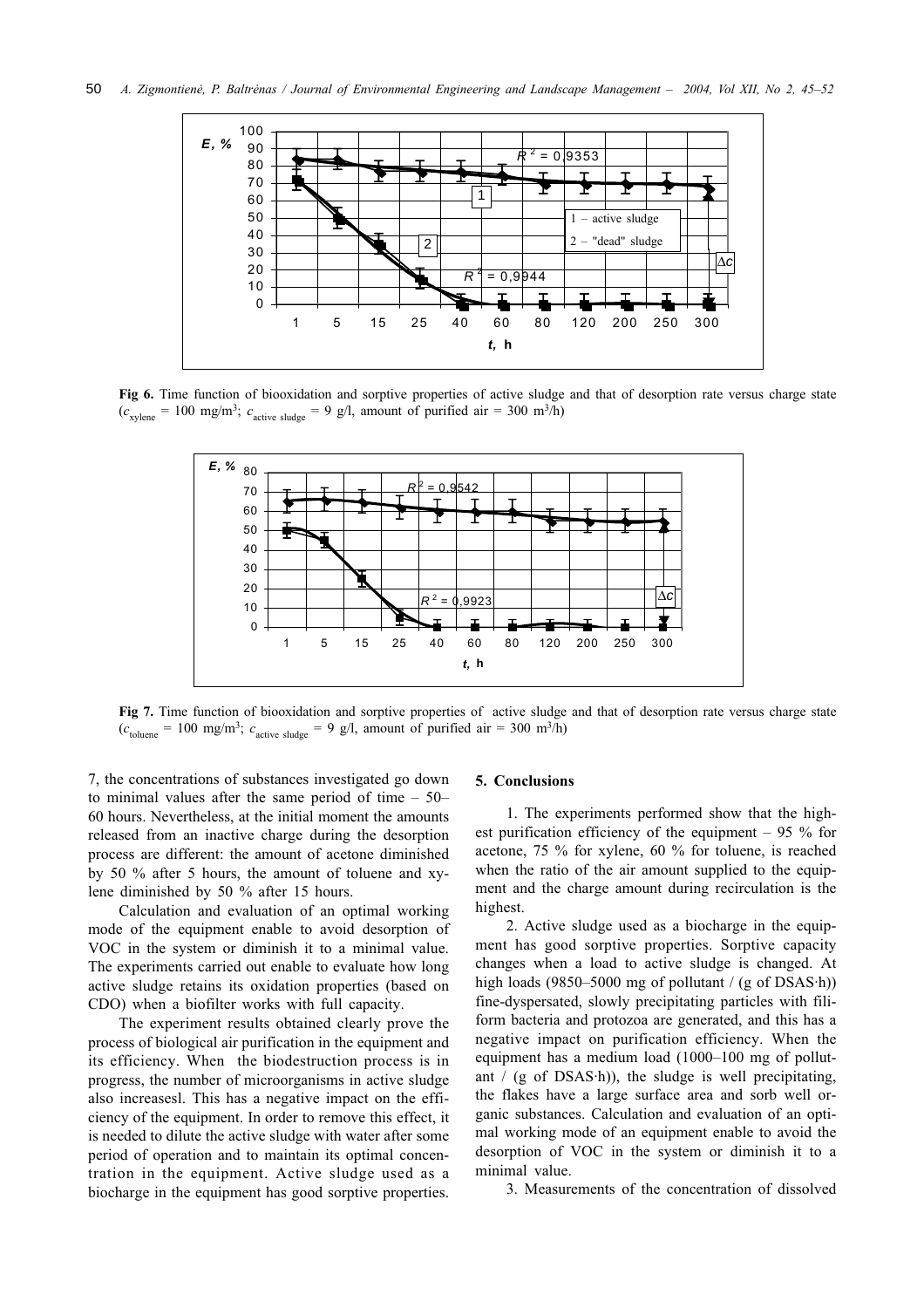oxygen (CDO) in the equipment charge, when it is aerated and when the equipment is stopped, have shown that in the period of 1 h the CDO value goes down from 9–12 mg  $O_2/l$  to 5–4 mg  $O_2/l$ , nevertheless, it does not reach a critical value, when biooxidation processes running in the system become interrupted. Nevertheless, these measurements have shown that, in order to maintain an active state of the charge in the equipment, a constant oxygen flow to the system is required maintaining an optimal CDO value not less than 2 mg  $O<sub>2</sub>/l$ .

4. Investigation of active sludge and that with lost biooxidation properties show that in the case of inactive sludge in the equipment the process of VOC desorption starts in the equipment which results in decrease of the efficiency up to a critical value and in decrease of the sorption load to active sludge up to zero. The concentrations of the substances investigated went down to their minimal values after the same period of time  $-50-60$ hours. Nevertheless, at the initial moment the amounts released from an inactive charge during the desorption process are different: the amount of acetone diminished by 50 % after 5 hours, the amount of toluene and xylene diminished by 50 % after 15 hours. It is determined that the rate of the desorption process as well as the biooxidation rate is determined by the dissolubility in the water phase and the volatility properties of VOC.

5. When purifying air by means of the equipment charged with active sludge, several important problems are encountered having an influence on the efficiency of the equipment: continuous supply of squashy and thick active sludge (constant circulation of the sludge) and selection of an optimal duration of liquid/gas contact; these problems are partly removed by the use of a recirculated charge in the equipment.

6. Experiments with organic substances show that a high efficiency of the equipment is determined by good absorption (dissolubility) of an organic substance in the water phase of active sludge, which depends on the physical properties and amount of a pollutant and on the concentration of active sludge in the equipment.

7. On the basis evaluated and calculated parameters, in order to select an optimal working mode of the equipment, the following parameters should be controlled: amounts of pollutants supplied with the air flow, intensity of active-sludge recirculation, concentration of active sludge in the equipment.

8. Summarizing all the experimental data obtained, one may state that a charge of active sludge is a promising factor for industrial high-capacity (over 10 000  $m^3$ ) h) air-purification equipment.

#### **References**

- Jakštaitė, A.; Bakas, A.; Šimaitis, R. Biological air purifi- $1.$ cation using active sludge. Environmental Engineering (Aplinkos inžinerija), Vol VII, No. 3, Vilnius: Technika, 1999, p 103-108 (in Lithuanian).
- 2. Jakštaitė, A. Application of biological air-purification

method. In: Papers from the Republican Conference of Young Scientists "Environmental Engineering". Vilnius: Technika, 1998, p 86-94.

- Adami, Z.; Kummel, R. Zum Einsatz eines adsorptions-3. aktiven Trägersmaterials bei der biologischen Reinigung lossemitellhaltiger Abluft. Gefahrstoffe Reinhaltung der Luft, 1997(9), S. 365-369.
- Kirchner, K.; Schlachter, U. Biological purification of ex-4. haust air using fixed bacterial monocultures. Man and his Ecosystem. In: Proceedings of the 8th World Clean Air Congress, 1989, p 367-372.
- Deshusses Marc, A.; Hamer, G.; Dunn Irving, J. Behavior  $5<sub>1</sub>$ of biofilters for waste-air biotreatment. Environmental Science & Technology (H. W. Wilson - AST), April 1995, Vol 29, p 1048-1058. ISSN 0013936X.
- Kirchner, K.; Schlachter, U.; Gossen, C. A.; Wagner, S. Grundlagen der biologischen Abgasreinigung, Fortschritte bei der thermischen, katalytischen, sorptiven und biologischen Abgasreinigung, VDI Verlag, 1993. 630 S.
- $7<sub>1</sub>$ Ivanian, S. Y.; Voloshina, O. S. Cleaning of gas emissions by using biological method (Очистка газовых выбросов биологическим методом). Moscow: VNIPIEIlesprom, 1986. 36 p (in Russian).
- Gethke, H. G. Positive und negative Erfahrungen mit 8. großtechnischen Biofilteranlage. VDI Verlag, 1993. 630 S.
- $\mathbf Q$ Bakas, A.; Baltrėnas, P.; Jakštaitė, A. Biological air-purification equipment, LR patent No 4798, May 25, 2001.

# ORO, UŽTERŠTO LAKIAISIAIS ORGANINIAIS JUNGINIAIS, BIOLOGINIS VALYMAS, TAIKANT **AKTYVIOJO DUMBLO RECIRKULIACIJĄ**

#### A. Zigmontienė, P. Baltrėnas

#### Santrauka

Pasaulyje plačiai taikomi įvairūs ore esančių LOJ valymo metodai. Pasirinkima lemia metodo efektyvumas ir pigumas. Biofiltracija – tai nauja aplinkos teršalų kontrolės technologija, padedanti reguliuoti nemalonaus kvapo lakiuju organinių junginių (LOJ) emisijas į atmosferą ir darbo aplinkos ore.

Dideliems oro, užteršto lakiaisiais organiniais junginiais, kiekiams valyti taikomi biologinio valymo įrenginiai, kuriuose kaip įkrova naudojamas aktyvusis dumblas. Tokie įrenginiai esti nesudėtingos konstrukcijos, jų efektyvumas – 98–99 %. Aktyviajam dumblui, naudojamam kaip bioįkrova įrenginyje, būdinga ne tik didelė mikroorganizmų koncentracija, palyginti su nuostoviosiomis įkrovomis, bet ir geros sorbcinės savybės. Vienas iš pagrindinių parametrų, lemiančių biologinį oro valymo procesą ir jo intensyvumą, – ištirpusio deguonies koncentracijos (IDK) vandeninėje fazėje kitimas ir palaikoma minimali jos reikšmė nutraukus aeraciją (įrenginiui nedirbant tam tikrą laiko tarpa). Eksploatuojant įrenginius su bioįkrova, susiduriama ir dar su viena svarbia problema - įkrovos ilgaamžiškumu ir būtinumu ją atnaujinti reikiamai aktyviojo dumblo koncentracijai įrenginyje palaikyti.

Tyrimų tikslas - įvertinti valymo įrenginių efektyvumą, aktyviojo dumblo sorbcinę talpą (priklausomai nuo apkrovos) ir parinkti veikimo režimą, kad nepertraukiamai vyktų biocheminis organinių medžiagų skaidymas (pagal ištirpusio deguonies